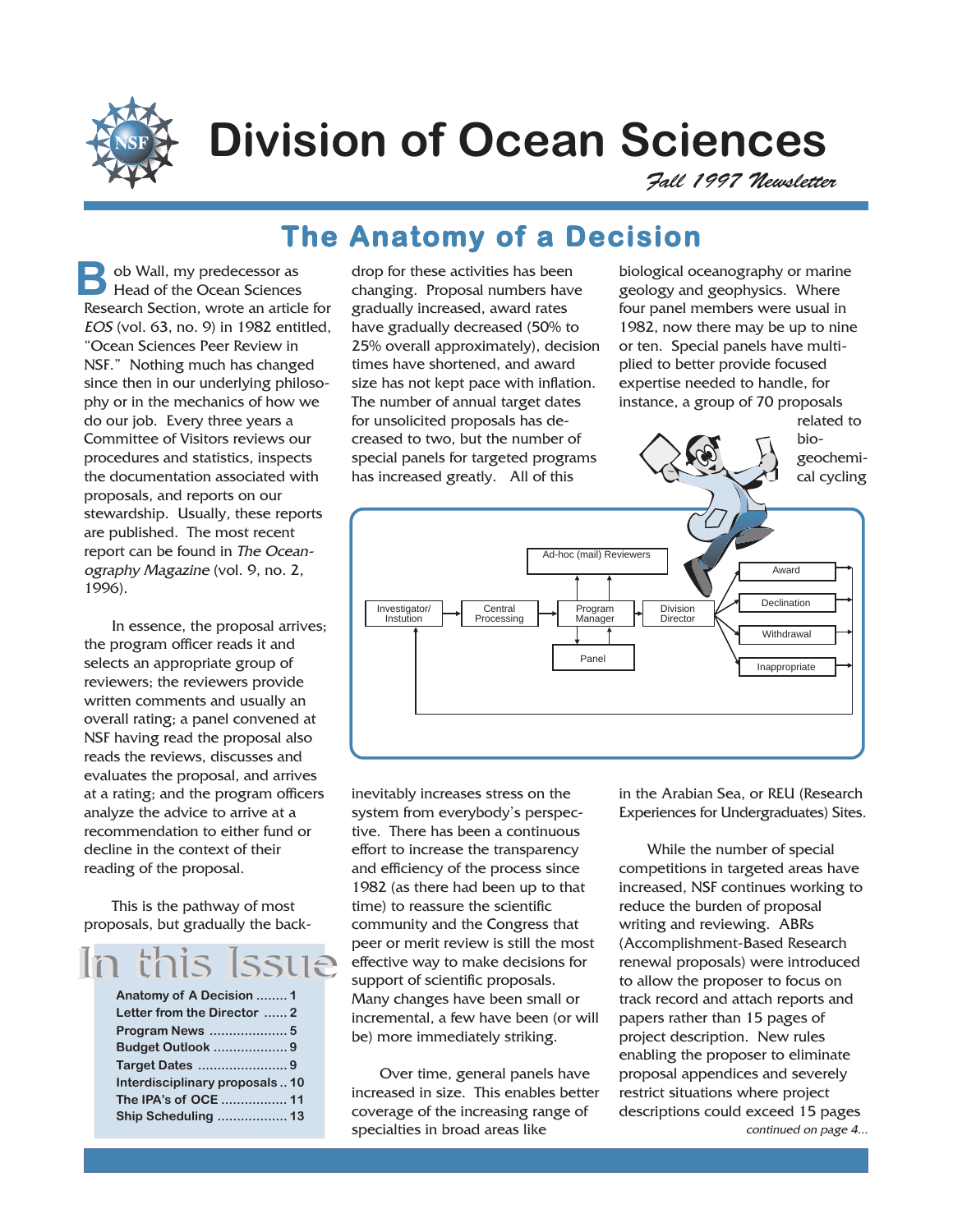

Dear Colleagues,

Earlier this year, in Science Magazine, one eminent member of our community was quoted as saying, referring to NSF's Ocean Sciences Division:

"You can try to pull the wool over our eyes any old way you want, guys, but you can't hide the fact that this meeting is secretly designed to address resource shortages by fiddling with [research] priorities."

This is indeed a juicy quote. It is replete with innuendo (use of the word 'secretly' is especially tantalizing). It is clearly irresistible to any self-respecting journalist. And, most importantly, it embodies important misperceptions that are substantially relevant to a number of activities that are ongoing in our community. (The meeting being referred to is the NSF/OCE supported Future of Marine Geosciences Workshop (FUMAGES), the objective of which was to identify the most exciting future opportunities for research in Marine Geology and Geophysics, held in Ashland, Oregon last Fall, the report of which can be found/obtained at: http://www.joi-odp.org/.

For the sake of brevity I will skip over the accusations of wool-pulling and the characterization of us all as 'guys' (was this in the Dave Barry sense of the word or not?), and focus upon the central theme that we (NSF) secretly design activities to help us fiddle with research priorities. Nothing secret goes on here at NSF - our planning and decision making processes are as open as is practical - at every level. Community members play key roles in reviewing individual proposals, both by mail and in panels; every three years a Committee of Visitors of community leaders has access to all our proposal jackets including all the Program Manager confidential notes (see Oceanography vol 9, no. 2, 1996); our advisory committee hears about and comments upon all significant planning decisions; not to mention the fact that currently five of our Associate Program Managers are on temporary assignment here from universities and research institutions around the U.S. It is not possible to keep secrets here nor do we want to!

But do we 'fiddle' with research priorities? Strictly speaking the answer is yes (though, needless to say I would prefer a verb that suggested a modestly more systematic and logical thought process than 'fiddle.') We cannot responsibly manage the taxpayers' money without making decisions about how best to distribute the funds among the basic disciplines and a few carefully chosen and essential facilities. The alternative, to run an open competition each year for the whole of the Division's budget, would not be manageable! So, yes, of course we have to decide about how much money is going to the Biological Oceanography program versus the Physical Oceanography program, etc.

But at the program level (i.e. typically at the  $\sim$ \$20M per year level) there is much less structure - and we believe that this is healthy. Of course program officers, within their ~\$20M budgets, keep track of how much they spend, for example, on paleoceanography versus geochemistry versus seismology, and generally they make sure they support some geochemistry, some paleoceanography and some seismology (providing excellent proposals are available), but they do not set rigid goals for the distribution of funds at this level - at this level the quality of the proposals is the primary driver that controls what research is supported. In the Ocean Sciences Division we believe that keeping six relatively large research-directed programs (Biological Oceanography, Chemical Oceanography, Marine Geology and Geophysics, Physical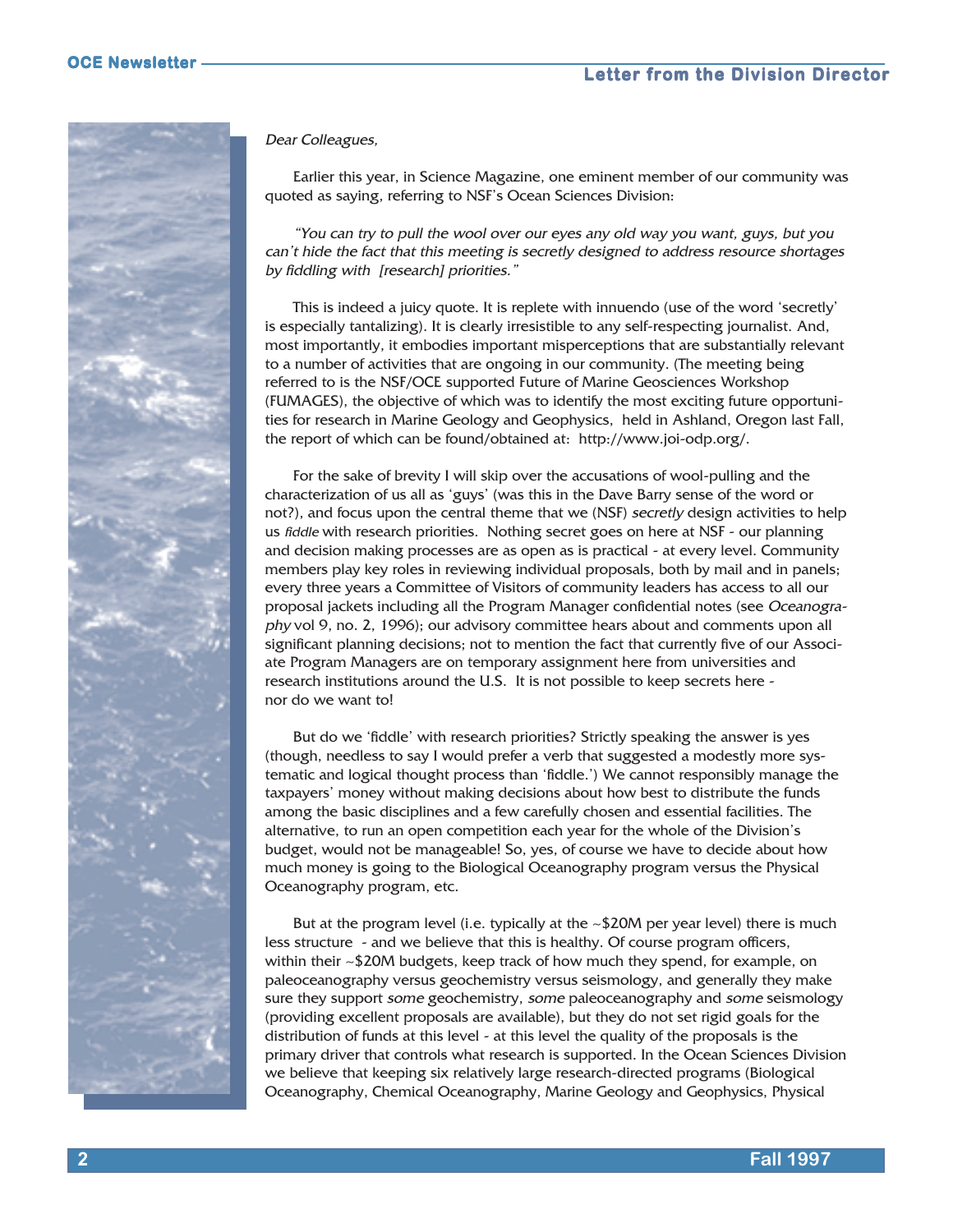Oceanography, Oceanographic Technology and Interdisciplinary Coordination and the Ocean Drilling Program) provides the important flexibility to allow the proposal review process to redirect significant resources to the most fruitful research opportunities. We strongly resist any bureaucratic temptations to "micromanage" the disciplines by creating smaller subunits.

So, given this, why did we stimulate and support the FUMAGES activity? And why are we stimulating and supporting similar activities for Chemical, Physical, and Biological Oceanography? (Updates on the FOCUS, APROPOS, and Biological Oceanography activities can be found in the Program reports section in this Newsletter). If there is no "secret" process, and if we are not going to use the results to 'fiddle' with the distribution of the funds within the disciplines, then what's the point?

As Ocean Scientists in the closing years of the  $20<sup>th</sup>$  Century, we are fortunate to be working in one of the most exciting and rapidly-advancing fields in the natural sciences. Frequently I see evidence that we do not appreciate just how far and how rapidly our science has evolved in the last decade as new observations and new insights have exploded the ancient myths of 20 years ago. We believe it is time to stop and take a broad look at how we have come to where we are, and see whether we can recognize missed opportunities for accelerated understanding.

We hope the community will undertake these activities in the classical way by forming steering committees (membership of which can be found on page 7 of this newsletter). We are specifically not asking the community to devise plans for the implementation of these ideas and we are not asking for the setting of priorities. We are asking for an articulation of the most exciting and productive opportunities for progress in basic research in the ocean sciences. And if problem areas are identified, we ask for ideas for separate targeted planning activities directed toward devising practical solutions. We have adopted the highly conventional tack of organizing by basic discipline for logistical simplicity, while recognizing the growing importance of research problems that cross one or more of these boundaries. We are encouraging some duplication of effort by the different disciplines and we are planning a fifth activity specifically targeted at exploring interdisciplinary opportunities.

So the message I am trying to convey here is that these workshops and their associated community-wide deliberations are purely science-oriented activities. Please enjoy them - use them to convey your best and brightest visions of the future to your colleagues. They are excellent opportunities to have real impact on the future directions of your field. Research directions in the Ocean Sciences will not be chosen by sallow-faced federalists in the dark backrooms of Ballston secretly fiddling with budget spreadsheets - they will be chosen by you, through an open process of discussion and debate that is open to ALL members of our community.

This is the third of these newsletters from the Ocean Sciences Division - we have received essentially no feedback on whether the kind of information we are providing is of interest - please let us know how we could make it more useful to you.

G. M. Purdy **Director** Division of Ocean Sciences

P.S. A note to a friend: sorry for abusing your quote, but it helped me make some very important points.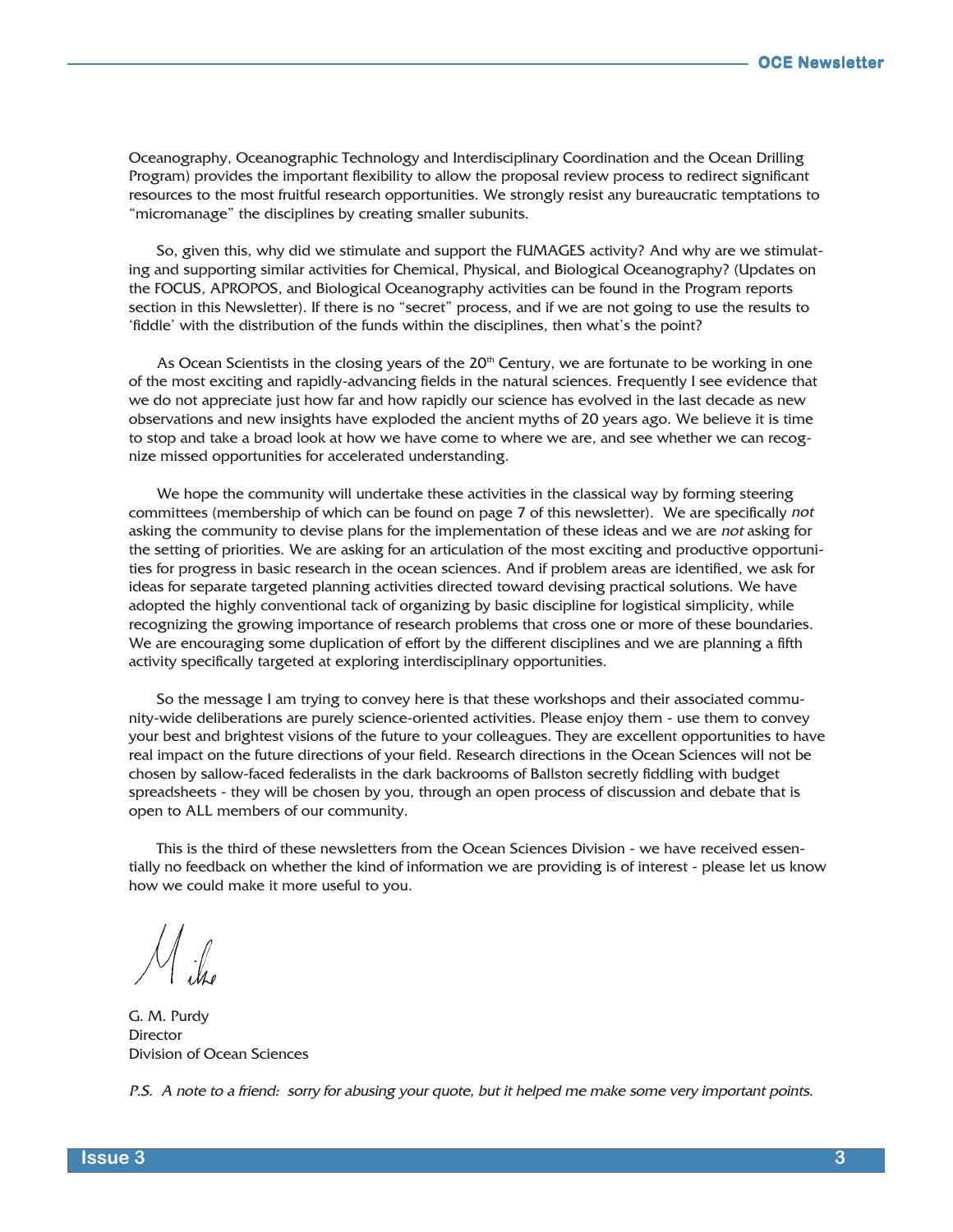Anatomy cont...

were introduced to reduce both proposer and reviewer workloads. SGERs (Small Grants for Exploratory Research) which provide support (up to \$100,000) for high risk or fastturnaround proposals with a limit of three pages of project description and no requirement for external review, were developed as a grant mechanism. Some coherent groups of proposals receive either a mail or panel review but not both.

Even in our regular review cycles involving 400 proposals or more, only about 70% need further review by the panel. This is achievable because the mail reviews are in close agreement and provide a clear message to the program officer.

Providing helpful feedback to the proposer (P.I.) has always been an important goal. Mail reviews began to be provided to the P.I. in the seventies. In addition, a few years ago, summaries of the panel discussion were added. In the past year we have added a written statement by the program officer containing a short analysis of how the decision was reached with the information at hand.

Nevertheless, the heart of the decision-making process has stayed the same. Bob Wall went to great lengths to make the point that although average mail and panel ratings form the basis for statistical presentations, relying on averages to defend or object to decisions can be misleading. As he wrote "one proposal with an average mail review rating of "very good" might have two rather perfunctory excellents, a qualified very good, and one verywell considered and critical fair." Another proposal with the same average rating "might be rated as good by two reviewers who feel the new methodology proposed is unproven, and excellent by two other reviewers, one of whom knows from experience that the approach will work and the other who feels the potential scientific payoff is worth the risk."

Frequently the average panel and average mail review ratings of individual proposals differ significantly. Bob Wall wrote "Mail reviewers judge an individual [proposal] in relative isolation and need have little concern for being challenged. By contrast, panelists make their judgments with more information at hand, including mail reviewer comments and some knowledge of available funds and of other proposals competing for these funds. Furthermore, their judgments are made in a forum where differing perspectives and values may well be challenged and where small group dynamics can be significant."

Bob concluded, under the heading The Final Decisions, "Throughout this entire process, the members of the program staff are clarifying their own views concerning proposals and sifting and filtering advice provided by mail and panel reviewers. By the end of a panel meeting, decisions for a majority of the proposals [though perhaps not as large a majority as in 1982] have become clear. For a sizeable minority, however, the members of the program staff go through a postpanel period of reflection and analysis."

He went on to indicate the many considerations with which program officers are charged to take into account in making their recommendations. These include impact on the scientist or the field of science, budget limitations, status of the P.I. in regard to new versus established or underrepresented minority status investigators, geographical balance and others  $-$  any of which "can become important in the close calls which have to be made and justified."

Finally, although the fundamental bedrock of external review continues at the heart of our system of judgment, he concluded then as I conclude now, "Notwithstanding all of the advice given both before and after the fact, it is fair to say that OSRS program staff play the most significant role in how these particular governmental decisions are made. They operate at

the critical interface and provide the clearest window between academic research scientists and the governmental bureaucracy. They exchange advice with and are accountable to both. They are the heart of the OSRS peer review policy."

It is likely that these quotes will stand the test of a further 15 years of time and can be called up again in 2012. Outwardly, however, there will be a lot of changes. The mechanics of the process will become entirely electronic. Even now we receive over 70% of our mail reviews electronically. We are prepared to receive proposals electronically, and for some solicitations the NSF is already requiring it on an experimental basis. The NSF FastLane project already permits P.I.s to maintain information within the system which is a part of every proposal, so that only changes (e.g. change of phone number, address etc.) need be updated. The universal acceptance of electronic communication could eventually facilitate significant changes in proposal review (by shortening turnaround times), such as making it feasible to permit proposers to comment on reviews prior to the panel meeting rather than at the end of the process.

Another significant change was instituted on October 1. In 1981 four criteria for merit review were first formally established as research performer competence, intrinsic scientific merit, utility or relevance and effect on infrastructure. Over the years, reviewers usually only addressed performer competence and scientific merit in reviews. Times have changed. According to the National Science Board Review Task Force, seminal events over the past 15 years - notably the end of the Cold War and the rise of global economic competition - have altered the context for public support of research and education. It is now more important than ever to highlight and document the broader potential impacts of NSF's

**4 Fall 1997**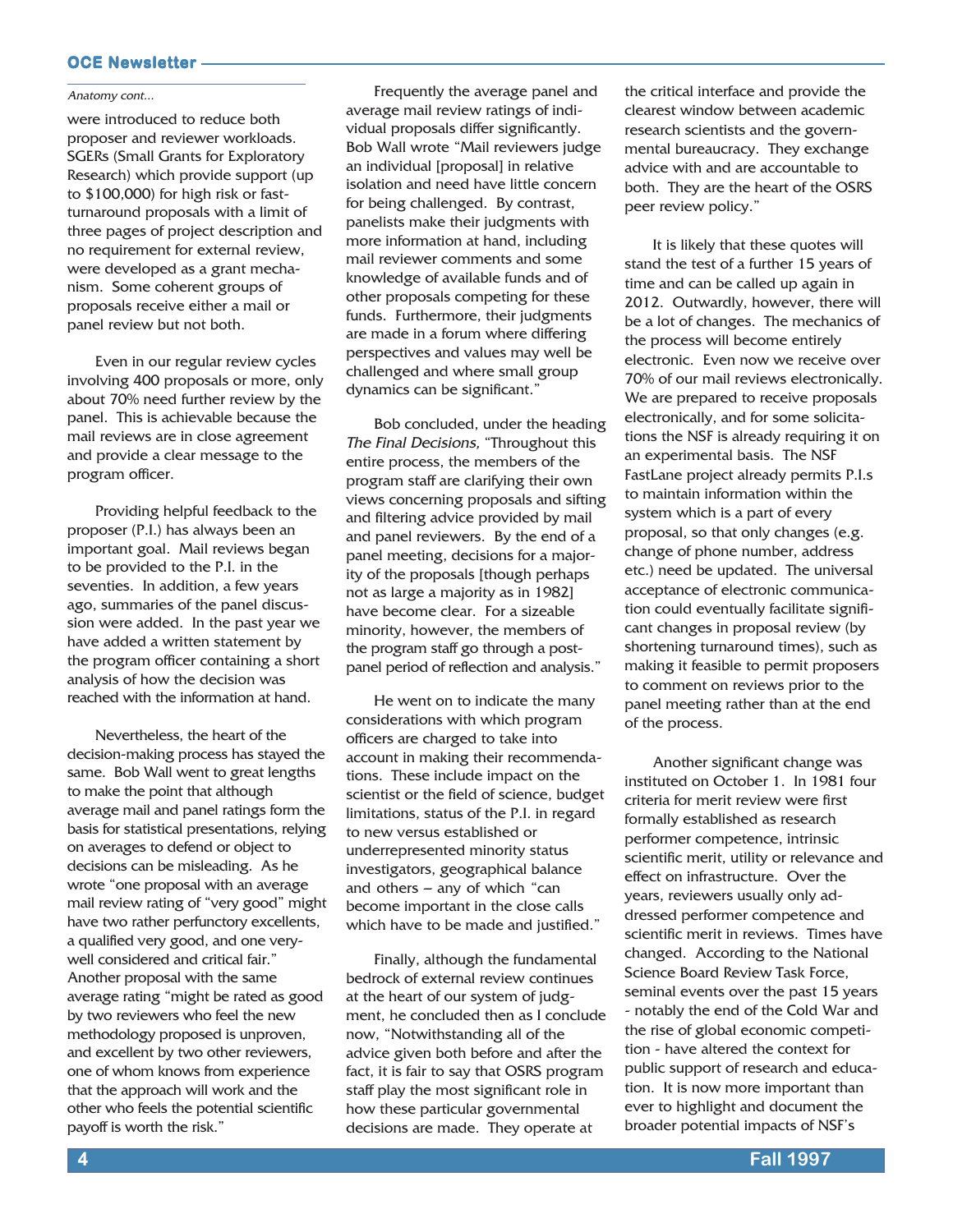

investments in research and education.

In the future, the two principal merit review criteria will be "What is the intellectual merit and quality of the proposed activity?" and "What are the broader impacts of the proposed activity?" (Details of these can be examined on the NSF home page.) The first emphasizes significantly advancing knowledge including across different fields, exploration of new lines of inquiry, expertise and achievement of the proposer in relation to increasing the probability of success and conceptual design, management plan, and resources. The second stresses advancing discovery while concurrently promoting education activities, infrastructure of all kinds, diversity of participants, scientific literacy, as well as the potential impact on meeting societal needs.

Although flexibility is retained in applying these criteria and there are no pre-assigned weightings, the second criterion should not be ignored by proposers, reviewers, or program officers, and should play an appropriate role in the merit review process and decision. Furthermore with respect to the first criterion, proposals with the best chance for an award recommendation will be those which embody significant advances of knowledge and exploration of new lines of inquiry. This does not represent a "sea change" if you will excuse that expression, but it does codify points which program officers have tried to make to unsuccessful proposers for several years, as competition has become fiercer. A technically competent proposal from a wellregarded P.I. with respectable but not outstanding review scores may well

not be competitive. To be compelling, it must be convincing in the context of the new criteria.

I suggest that you self-test your proposal before submitting it. Or perhaps better still, ask a colleague unconnected with its preparation to do this for you, objectively applying the new criteria. This is what the NSF will be asking reviewers and its program officers to do on proposals submitted after October 1. If you are unsure of your proposal's competitiveness, you would, of course, be advised to reconsider your proposal before submitting it.  $\bullet$ 

-Mike Reeve

### **Program News Program**

This section is intended to provide current and upcoming information regarding activities of the Division's programs. For more on each of the programs and special initiatives mentioned below, please refer to the Division's Home Page at http:// www.geo.nsf.gov/oce/start.htm.

### **Marine Geology and Geophysics**

The report of the Future of Marine Geosciences (FUMAGES) workshop held December 5-7, 1996, in Oregon has been posted on the JOI web site and can be accessed at: http:// www.joi-odp.org/. Some themes common to various subdisciplines of marine geosciences that emerged in the report include:

1) the societal imperative of making rapid progress in scientific understanding of complicated nonlinear systems;

2) the central role of focused fluids in producing volcanic, tectonic, and thermal modification of the planet;

3) the recognition that presentday conditions may not be representative of the whole of the geologic history;

4) the importance of explicit incorporation of effects of the biosphere on marine geosciences;

5) the appreciation that we must move beyond the steady-state models to study geologic events as they happen; and

6) the limitation of existing funding structures and technology for problems that span the shoreline.

To ensure the widest possible community input, the MG&G scientific community is encouraged to send comments to Dr. Marcia McNutt (mcnutt@mbari.org). Comments regarding any gaps that might still exist are especially welcome. It is hoped that the report will become a "growing" document as new ideas are appended to the main body of the report.

The MARGINS Initiative Office has moved from Rice University to the University of Hawaii at Manoa under the new steering committee chairmanship of Brian Taylor. The office is being funded jointly by the NSF Divisions of Ocean and Earth Sciences in order to underscore the multidisciplinary nature of MARGINS. The MARGINS community has an exacting planning period ahead of them to identify detailed scientific experiments that will fulfill the objectives envisaged in the initial science plan of the initiative.  $\bullet$ 

> - Bil Haq (bhaq@nsf.gov)

### **Chemical Oceanography**

As evidenced by proposals, public presentations, and published papers over the last 18 months, the field of chemical oceanography is bristling with new ideas and appears to be set for a renaissance. We note with satisfaction that groups of marine chemists and other oceanographers have begun to coalesce to tackle questions in ocean chemistry at every scale from molecular to global and from microsecond to era. While much of this development is in various interdisciplinary arenas of marine biogeochemistry, we are also witness-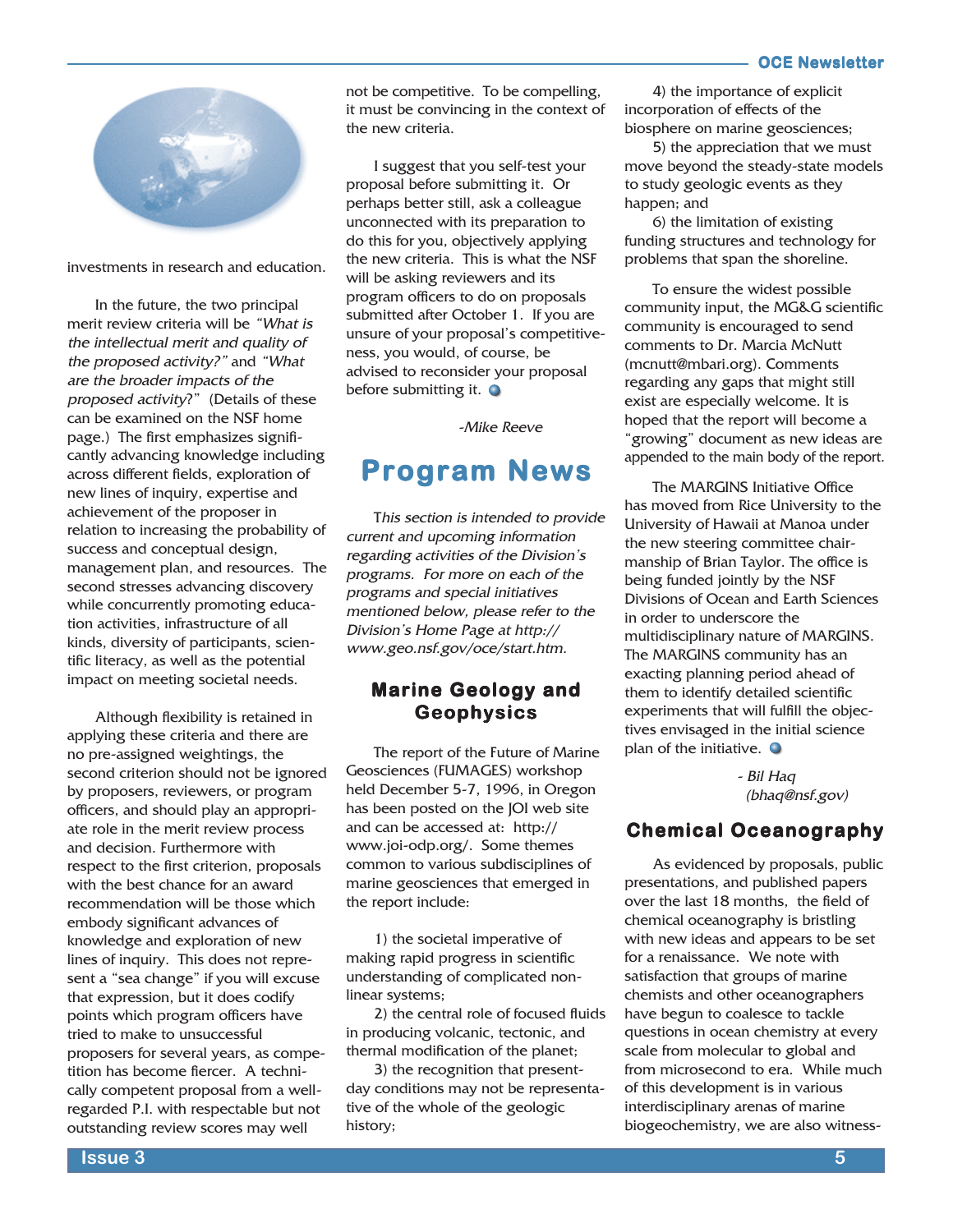ing exciting new developments in hydrogeochemistry, chemical geology, and physical chemistry. Given the quickening pace, we believe that the FOCUS ("Future of Ocean Chemistry in the U.S.") workshop and community dialog is coming not a moment too soon.

Funding decisions for the first round of the U.S.JGOFS Synthesis and Modeling Project (SMP) proposals have been made. SMP is sponsored jointly by the Chemical and Biological Oceanography Programs at NSF and the Ocean Biology and Biogeochemistry Program at NASA. Approximately \$1.1M of FY 98 funds from NSF and \$2.2M of FY 97 funds from NASA have been committed to support the first year of 18 SMP proposals. In general, successful proposals were characterized by technical soundness and innovation, relevance to the objectives of the SMP, and a clear provision for collaboration among observationalists and modelers. Many of the successful projects will take advantage of the new ocean color satellite technology.

The Program wants to remind the marine chemistry community that we encourage the submission of requests for REU supplements for consideration on or about the times of the November and May Panels. Requests to support summer students ideally should be submitted in time for the November Panel, and requests for academic year support in time for the May Panel.  $\bullet$ 

> - Don Rice (drice@nsf.gov)

### **Physical Oceanography**

The NSF-sponsored workshop on Physical Oceanography (APROPOS) will take place December 15-17, 1997, in Monterey, California. For practical reasons, the size of the actual workshop will be limited, but we encourage everyone to participate in this

dialog between NSF and the community. For more information, please visit the web page set up on the following UCAR site: http:// www.joss.ucar.edu/joss\_psg/project/ oce\_workshop/apropos/

There you can see a description of the workshop, a list of the Steering Committee members, and comments from your colleagues in response to the "Dear Colleague" letter sent by the Steering Committee. You can also post your own views and comments. As follow-up activity to the workshop, the Steering Committee plans to host an evening session at the Ocean Sciences Meeting in San Diego. Its function is to present a synopsis of the discussions that will have taken place at the workshop and get broad community input on where Physical Oceanography is heading to incorporate in their report.

On the science front, the forecast of the development of a strong El Niño, possibly as large as the 1982- 1983 event, has generated a lot of interest from our West Coast investigators. This interest has resulted in "rapid response" proposals to study the effect El Niño has on the coastal environment as it reaches and propagates up the coast. The advancewarning required to respond to the event would not have been possible without the observing and prediction system developed by the TOGA (Tropical Ocean Global Atmosphere) program and maintained by CLIVAR (CLImate VARiability and predictability), and is a good example of the important legacy that large programs can leave behind.

As mentioned in the previous newsletter, planning for CLIVAR continues both internationally and nationally. Groups of U.S. Oceanographers are meeting to start formulating plans for climate studies in both the Atlantic and Pacific Oceans within the context of the international CLIVAR Science Plan. We expect more community meetings to take place in the coming year. In the meantime,

proposals addressing CLIVAR objectives (http://www.clivar.ucar.edu/ hp.html) can be sent to the regular target dates of February 15 and August 15. For additional background information, copies of the report of the Ocean CLIVAR workshop (San Antonio, June 1996) are available from the U.S. WOCE Office.

Wyrtki Indian Ocean Atlases are also available: Copies of this IDOE-era atlas have been removed from the NSF warehouse will be distributed to anyone who can use them.  $\bullet$ 

> - Eric Itsweire (eitsweir@nsf.gov)

### **Biological Oceanography**

The program has been involved in many panels over the past six months.

The interagency ECOHAB Program, Ecology and Oceanography of Harmful Algal Blooms, has started several projects funded at the end of Fiscal Year 1997. The Biological Oceanography Program is joined by NOAA (Coastal Oceans Programs), EPA (Office of Research and Development, National Center for Environmental Research and Quality Assurance), and ONR in mounting ECOHAB. Sixty projects, both large multi-disciplinary regional research programs and individual projects, were submitted in response to the inter-agency announcement. Nine projects have been selected for funding. Two regional research programs in the Gulf of Maine and the Eastern Gulf of Mexico and seven individual projects here are funded. NSF is funding/cofunding five projects including the Gulf of Maine program; EPA is funding three projects and NOAA is funding/ co-funding two (both of the regional research programs). For those who are interested, the Biological Oceanography Program has a list of the awards.

U.S. GLOBEC's Northeast Pacific Program (NEP) and CoOP's California Current studies have also just begun. OCE's Biological Oceanography

 $\overline{\mathbf{m}}$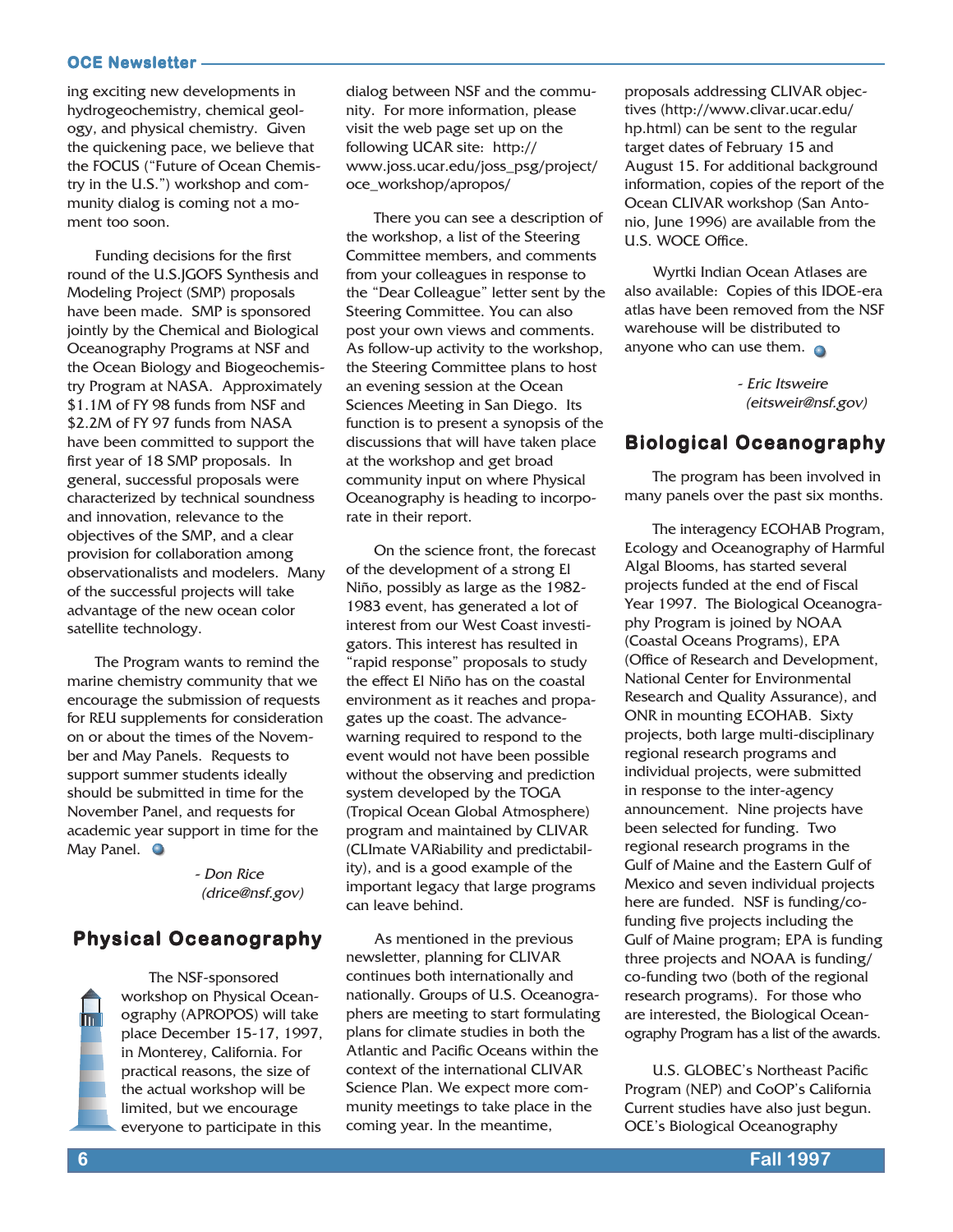Program, Ocean Technology and Interdisciplinary Coordination Program (Larry Clark), NOAA's Coastal Oceans Program, and NASA's Ocean Biology/ Biogeochemistry Program are all involved. Fifty-one projects were submitted to the "big program," interagency announcement. One will be funded as a CoOP modeling project by NSF. Thirteen projects (including modeling, retrospective analyses and monitoring) will be funded as the initial stage of NEP. NSF is supporting eight projects (full or part), NOAA six and NASA one. Integrated process studies for NEP and CoOP should start no later than the year 2000. Again, we have a list of the awards for interested individuals.

The announcement for Phase III of U.S. GLOBEC's Northeast Atlantic Program, NSF-97-163, is now on the street (see http://globec.whoi.edu/).

Ocean Sciences and Environmental Biology have received 17 proposals in response to the Long-Term Ecological Research Program - Land/Ocean Margin Ecosystem announcement. These are under review currently with the Biological Oceanography Program administering the overall process. Decisions will be made by the end of the year. At least two new LTER projects are anticipated that emphasize major ecological questions on the linkages between terrestrial and coastal ecosystems.

As mentioned above, the Program is working with Chemical Oceanography and NASA's Ocean Biology/ Biogeochemistry Program to implement the U.S. JGOFS Synthesis and Modeling Project (SMP). Forty-three project proposals were submitted. For the first stage, NASA expects to fund ten projects and NSF eight. The announcement soliciting the next round is expected in FY1998. Either Chemical or Biological Oceanography can provide a list of the awards.

The first round of LExEn (Life and Extreme Environments) is also complete. The Biological Oceanography

Program served as the lead for OCE this time around. This NSF-wide program received ninety-one project proposals and will fund 25. OCE will fund seven individual projects ranging from microbial ecology and physiology to geochemistry. In addition, several others that are very ocean specific will be supported elsewhere at NSF (Chemistry, Biology, Engineering). Again, we have a list of the awards. The announcement for the next phase of LExEn is available at http:/ /www.nsf.gov/home/crssprgm/ lexen/start.htm.

And for those who have submitted proposals to the August 15<sup>th</sup> target date, we have not forgotten you in the shuffle of special programs. You should expect to hear results after the 15<sup>th</sup> of December following our November panel.  $\bullet$ 

> - Phil Taylor (prtaylor@nsf.gov)

### **Ocean Drilling Program**

With its departure from New York City in late July, the JOIDES Resolution said good-bye to U.S. waters for the foreseeable future. Drilling programs over the next two years will take the vessel into the south Atlantic, the Antarctic, the Indian Ocean, and then into the western Pacific (see applicable WEB sites for details).

The departure was celebrated with an open house and tours of the vessel, plus a reception and dinner for representatives of the participating countries, funders, and friends of the Program. Media coverage of the program included articles in a number of newspapers on the results of the incoming leg off New Jersey, and the National Geographic sailed a reporter to provide daily coverage of the outbound leg to the Geographic's homepage.

As reported in the last newslet-

### **Steering Committees**

*dedicated to the Advancement and Study of Oceanography*

### **APROPOS: Advances and Primary Research Opportunities in Physical Opportunities in Oceanography Studies**

William R. Young, Scripps, Chair Thomas Royer, ODU, Co-Chair John Barth, OSU Eric Chassignet, UMiami, RSMAS James R. Ledwell, WHOI M. Susan Lozier, Duke Stephen G. Monismith, Stanford Peter Rhines, UW Peter Schlosser, LDEO

### **FOCUS: Future of Ocean Chemistry in the U.S. the**

Ellen Druffel, UCI, Co-Chair Larry Mayer, UMaine, Co-Chair Mike Bender, URI Edward Boyle, MIT Rick Jahnke, SkIO Bill Jenkins, WHOI Cindy Lee, SUNY-SB George Luther, UDel-CMS Billy Moore, USCar-Columbia

### **FUMAGES: Future of Marine Geosciences**

Marcia McNutt, MIT, Co-Chair Paul Baker, Duke, Co-Chair Bob Detrick, WHOI Bill Curry, WHOI John Delaney, UW Casey Moore, UCSC Charlie Langmuir, LDEO Orrin Pilkey, Duke Brian Taylor, UH, SOEST

### **OEUVRE: Ocean Ecology: Understanding and Visions for Research**

Peter Jumars, Co-Chair, UW Mark Hay, Co-Chair, UNC-Chapel Hill Bess Ward, UCSC George Jackson, TAMU Richard Barber, Duke Bruce Frost, UW Pete Peterson, UNC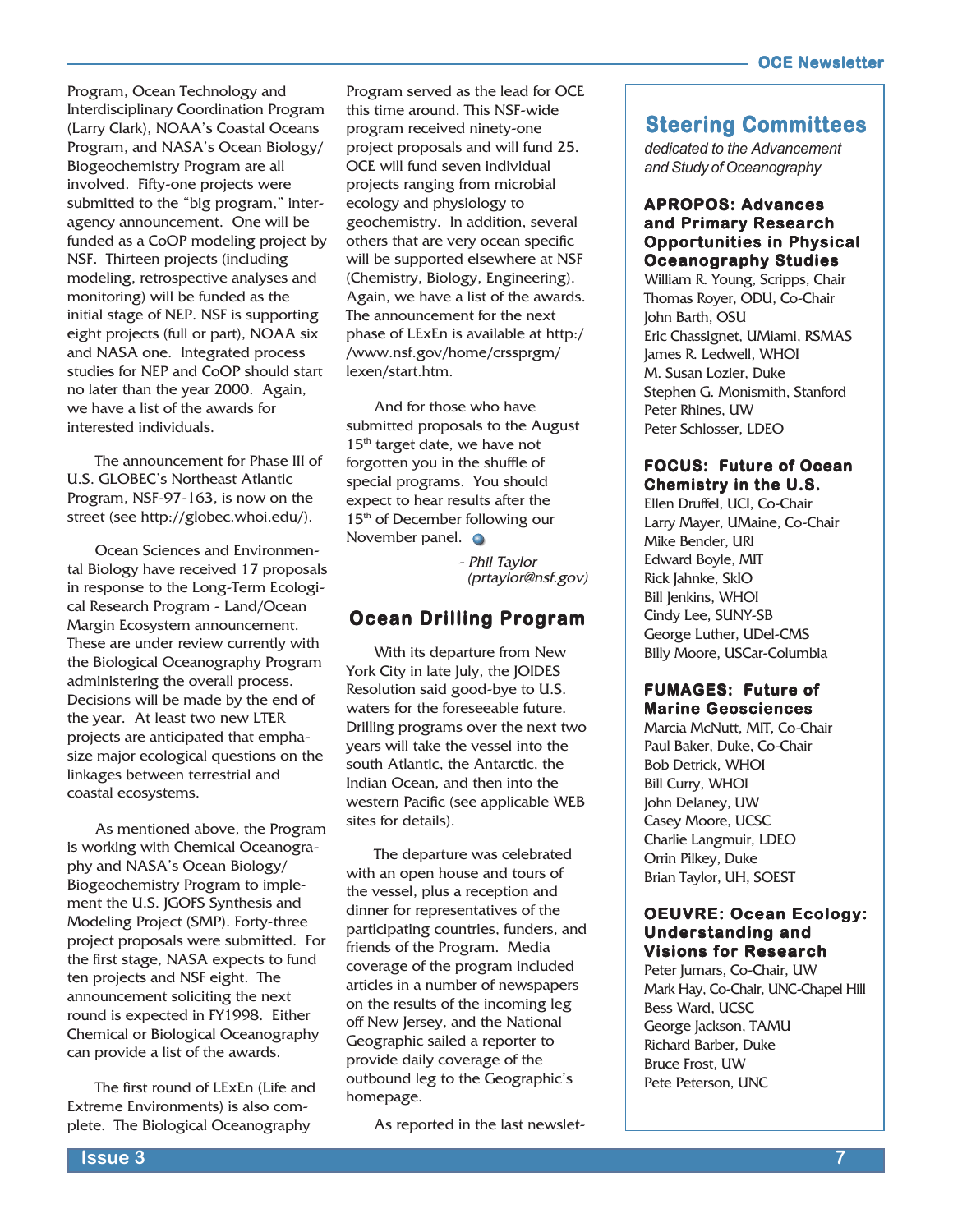ter, planning for ocean drilling beyond 2003 (the termination date for the present Ocean Drilling Program) is intensifying. Presently referred to as the Integrated Ocean Drilling Program (IODP) the new program is being designed to encompass a much wider array of drilling capabilities, especially including the development of a deep water riser capability which will be used on a ship to be designed and built by Japan. A second vessel with capabilities similar to those of the JOIDES Resolution would be used to address shallower drilling objectives in the new program. Scientific planning for the new program is to be done by one international organization, similar to JOIDES which plans the present ODP.

Scientific planning for the deep drilling (riser) portion of the IODP took a major step forward this past July as 150 international scientists and engineers met in Tokyo to participate in CONCORD (CONference on Cooperative Ocean Riser Drilling). The meeting, co-chaired by Dr. Hans Christian Larsen (Denmark) and Professor Ikuo Kushiro (Japan), was organized to address the specific scientific problems that could be addressed by a riser-equipped drilling vessel.

The conference participants identified a number of critical and exciting research programs that extended from exploring the deep biosphere to deployment of multisensor observatories. One particular experiment - the study of an active seismogenic zone within a subduction zone - was unanimously selected by the participants to be the highest priority for initial implementation. There was also lively discussion of returning to the "roots" of ocean drilling with planning for a deep hole into the lower ocean crust penetrating the Moho. The Conference recommendations will next be considered by an International Working Group for the IODP (IWG/IODP) which is composed of senior international earth and ocean science program executives. The IWG/

IODP is co-chaired by NSF and STA (Japanese Science and Technology Agency) officials.

Finally, we recently heard that Tim Francis is stepping down this Fall as the deputy director of Ocean Drilling at Texas A&M, a post he has held for the last 7 years. Tim has a wide-ranging history with the ODP, having served as an active participant in numerous ODP and JOIDES planning activities before migrating to Aggieville. We will miss Tim's humor and his dedication and hard work on behalf of the scientific community and Program, but we also wish him smooth sailing in all his future pursuits.  $\bullet$ 

> - Bruce Malfait (bmalfait@nsf.gov)

### **Educational Activities in OCE**

In addition to the various educational activities funded through proposals submitted to the research programs in OCE (student support, post-doctoral support, workshops, short courses, etc.), several major educational initiatives are supported each year by the division.

For the last decade, a series of Research Experience for Undergraduate (REU) sites have been supported by OCE. These REU sites each involve 8-12 undergraduate science students who participate in an organized program of research in the ocean sciences typically for 8-12 weeks. The students get experience in formulating and executing research plans, as well as a number of "nuts and bolts" areas such as working with computers, writing reports, and presenting results in a seminar setting. OCE currently supports nine summer REU sites and two fall semester sites. The listing of current NSF-supported REU sites, including those from OCE, are located at http://www.nsf.gov/home/ crssprgm/reu/reulist.htm.

OCE also supports about a dozen programs aimed at improving the educational and research opportunities

for minorities in the ocean sciences. Several of these initiatives involve support for academic-year mentoring and research experiences for minority undergraduate students. Others involve summer REU Sites or minority faculty enrichment programs. The overall theme in these efforts is to attract minority students into the ocean sciences, then provide a supportive infrastructure of mentoring and research experiences in an effort to improve the retention and opportunities for minorities at all educational and research levels.

OCE also participates in the NSFwide CAREER initiative. The objective is to identify leading-edge scholars early in their academic careers and to provide them with stable funding for four to five years. Successful CAREER proposals outline a compelling four to five year research program, coupled with an innovative educational effort involving the integration of this research into the educational environment.

OCE received 29 CAREER proposals for the FY97 competition and funded six. The FY97 awards went to E. Virginia Armbrust of the University of Washington, Jacqueline E. Dixon of the University of Miami, Miguel A. Goni of the University of South Carolina, Gail Kineke of Boston College, Don Levitan of Florida State University, and Florence I. M. Thomas of the Dauphin Island Sea Lab. Congratulations to the FY97 CAREER recipients!

The first competition for the Professional Opportunities for Women in Research and Education Program (POWRE) was recently completed. The Directorate for Geosciences received 51 proposals and 10 supplement requests and recommended nine proposals and one supplement for awards. Three of these were for OCE investigators. The next deadline for a POWRE submission is December 9, 1997.

The Division of Ocean Sciences is always interested in novel approaches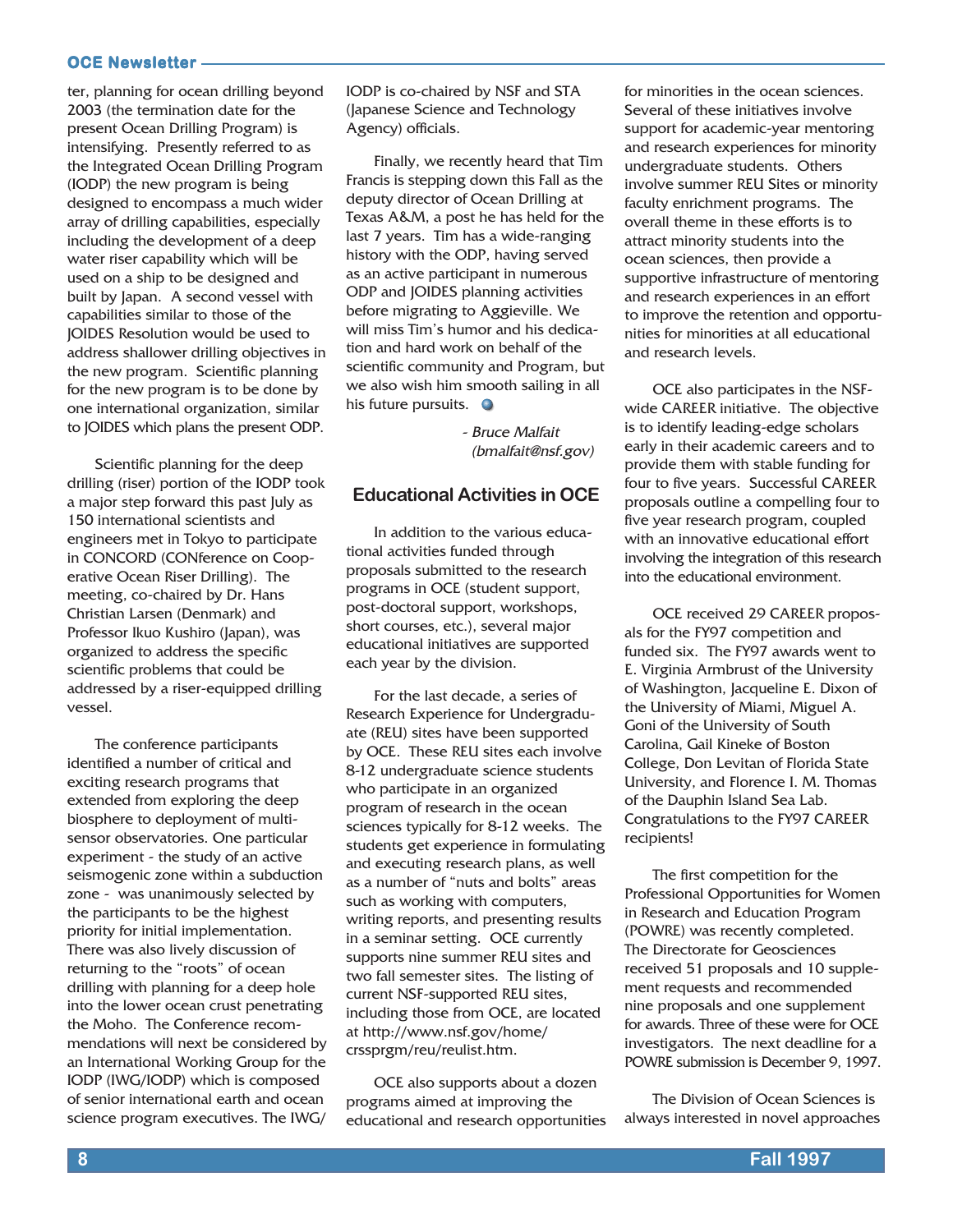designed to promote scientific awareness and literacy, to entrain minority scientists within the ocean sciences community, and to facilitate public outreach. Please feel free to contact me at (703) 306-1586 or delthon@nsf.gov with any suggestions or questions that you might have.  $\bullet$ 

- Don Elthon

# **Budget Outlook Budget**

On September 30, 1997, members of the House and Senate Appropriations VA, HUD, and Independent Agencies subcommittees completed conferencing their FY 1998 bill, which provides funding for the National Science Foundation and other agencies. The conferees have recommended an appropriation for the National Science Foundation that constitutes approximately a 5% increase over the FY 1997 level.

Although the FY 1998 budget for the Division of Ocean Sciences will not be determined until after the appropriation is finalized, we do expect to target specific areas for enhancement in FY 1998. These areas include: the GLOBEC and CoOP programs, which will initiate new joint studies in the northeast Pacific; the LTER program to support two new coastal sites; and the Ocean Drilling Program to accommodate initial costs associated with the refit of the JOIDES Resolution drillship.

In preparing the FY 1998 budget, both the Administration and Congress continued to express support for scientific research and education activities. The enhanced budget for NSF in FY 1998 is a testament to this support. Nevertheless, the recent balanced budget agreement may prevent any substantial increase in the NSF or the Division budgets for the foreseeable future.

# **Proposal Target Dates**

### Ocean Sciences Research Section (OSRS).

Unsolicited Proposals for Biological Oceanography, Physical Oceanography, Chemical Oceanography, and Marine Geology & Geophysics. Target dates: February 15, 1998, and August 15, 1998. Proposals for field programs that require the use of University-National Oceanographic Laboratory Systems (UNOLS) ships in the following calendar year (1999) must be submitted by the February 15, 1998, target date.

#### OSRS Inter-Agency and Special Initiatives.

| Global Ocean Ecosystems Dynamics (GLOBEC)        | December 15, 1997 (deadline)  |
|--------------------------------------------------|-------------------------------|
| Environmental Geochemistry & Biogeochemistry     | January 7, 1998 (deadline)    |
| Program (EGB)                                    |                               |
| Earth System History (ESH)                       | January 15, 1998 (deadline)   |
| Life in Extreme Environments (LExEn)             | January 15, 1998 (deadline)   |
| Ridge Inter-Disciplinary Global Experiments      | Feb. 15 & Aug. 15             |
| <b>World Ocean Circulation Experiment (WOCE)</b> | Feb. 15 & Aug. 15             |
| Joint Global Ocean Flux Study (JGOFS) /          |                               |
| Synthesis And Modeling                           | August 15, 1998 (anticipated) |
| Climate Variability and Predictability (CLIVAR)  | Feb. 15 & Aug 15              |
| Oceanographic Centers & Facilities Section.      |                               |
| Ocean Drilling Program                           | Feb 15 and Aug 15             |

Ocean Drilling Program Oceanographic Instrumentation Shipboard Scientific Support Equipment Ship Operations Technical Services Ship Construction/Conversion

Feb 15 and Aug 15 Sept. 1 Sept. 1 Oct. 1 Oct. 1 contact the program

#### Ocean Sciences Special Programs.

The following announcements are available on the NSF homepage by searching the on-line document database data base for the indicated announcement number at (http://www.nsf.gov/cgi-bin/pubsys/browser/odbrowse.pl).

Professional Oppportunities for Women in Research and Education (POWRE), NSF-97-91 Research Planning Grants (MRPG) and Career Advancement Awards (MCAA) for Minority Scientists and Engineers (NSF 94-147) Research Experiences for Undergraduates (REU) Program (NSF 96-102). Faculty Early Career Development Program (CAREER) (http://www.nsf.gov/pubs/1997/ nsf9787/nsf9787.txt). Deadline Dates: December 9, 1997 February 15 & August 15, 1998 (target date) Site Deadline: September 15, 1998 Supplements: contact the program July 22, 1998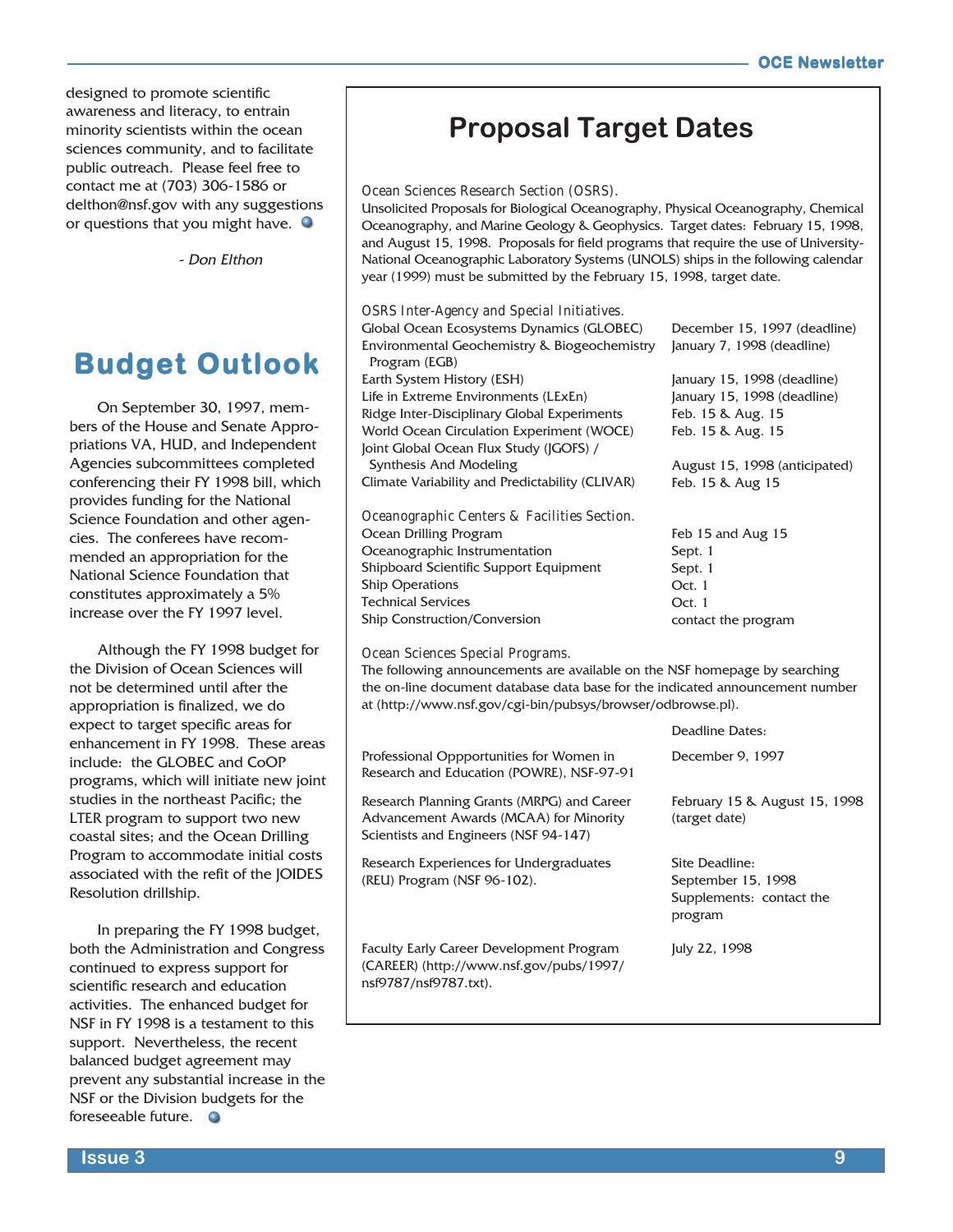# **Interdisciplinary Interdisciplinary Proposals Proposals**

Do we do a good job reviewing and making decisions about interdisciplinary proposals? This is a question that we pose to ourselves frequently. It is important because approximately 30% of all the proposals that we handle in a typical year are, by our definition, interdisciplinary (defined in our division as a proposal that has more than one program [either inside or outside our division] involved in its review). It is important also because we are very aware that some of the most exciting and important research lies at the boundaries between the core disciplines.

The majority of the requests for interdisciplinary research programs are handled by one of our existing interdisciplinary programs e.g. CoOP, JGOFS, EGB, LExEn etc., and therefore the whole management and review process is handled by individuals with the required mix of expertises. We are bold enough to believe that we do quite well here - the quality of this process is relatively simple to assess because we can look at particular panel activities, and review directly the success or otherwise of an overall program activity.

Of more concern are the unsolicited proposals that are submitted to our core disciplinary programs. Appropriate choice of mail reviewers in this case requires ad hoc interaction between program managers. For panel review we take care to schedule all four of our disciplinary panels during the same week here at NSF so that these proposals can be looked at and discussed by members of multiple panels. So an established system exists (and has existed for many years) to take special care with these important proposals, but nevertheless, concerns remain. These proposals may receive undue criticism in the mail review process with reviewers tending to focus on the details of their own specialty rather than making a qualified assessment of the project as a whole.

In recognition of these concerns we have a new policy that requires the division to keep track of all interdisciplinary proposals that we are handling. What this means in practice is that lists of interdisciplinary proposals being reviewed in the division, along with definitions of the special

handling they are receiving, will be reviewed regularly by the section heads and division director. This will occur whether or not you self-identify your proposal as interdisciplinary (providing it genuinely does cross disciplinary boundaries).

Whether or not you choose to tick the "Interdisciplinary" box on the cover sheet of your proposal is completely up to you (of course!). If you do not, and the program staff believe the content of the proposal is best reviewed by experts from multiple fields then it will be tracked as an interdisciplinary proposal in exactly the same way. Our most important advice is that if you have any questions or doubts about this, contact your program manager before you submit the proposal.

As our research explodes in new and exciting cross-disciplinary directions, the challenge to review the proposals we receive appropriately and thoroughly increases. We do not have all the answers on how best to do this, but we believe that this new process of continued and detailed monitoring of exactly how each proposal is being handled will allow us to continue a process of quality control and improvement. **O** 

- G. Michael Purdy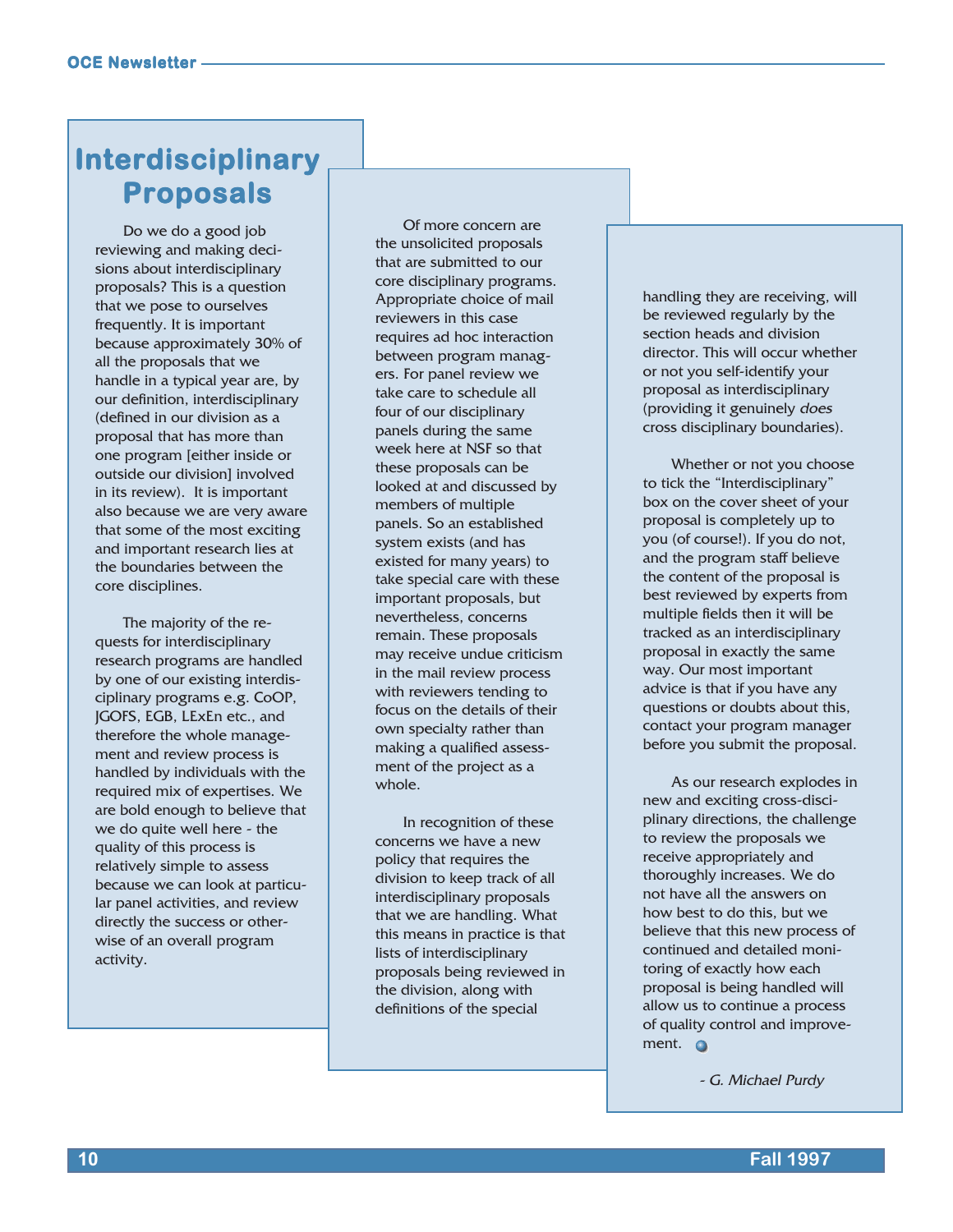## **OCE-Profile - Ann Sutherland** "The Jacket Stops Here!"



hen members of the scientific community contact the Division of Ocean **M** hen members of the scientific commu-<br>Sciences (OCE), they usually interact with our program managers. But there are a lot of people *behind the scenes* in our division who make sure that the 1,400 proposal actions we handle each year get processed. As any hardened IPA can tell you, there is an unbelievable amount of work that goes into the processing of not only each award, but each proposal. As our Financial Operations Specialist, Ann Sutherland is one of our most important behind the scenes members.

Ann is the person in the Division that keeps track of almost everything dealing with proposals. A line of two or three people waiting outside her office to ask questions is typical. Ann is responsible for tracking all of the award recommendations and checking the

Ann Sutherland

allocation of all of the Division's program funds. If you received an award from OCE in the last thirteen years, Ann committed the funds.

Ann has worked for OCE since she came to NSF in 1984. Thirteen years of experience here means she knows where to find the codes we need or how to locate a proposal that may have been borrowed by or sent to another Division. Ann describes herself very modestly, "basically I am just a checker. After a proposal has gone through a program, and a decision has been made about whether it will be awarded or not, I go through and make sure all the correct codes are in place and that the correct information about the PI's has been entered into the computer." She actually is an essential part of the proposal review process — at one time or another, every proposal in the Division goes through Ann's office.

Ann began her work for the government at the National Institute of Health. Prior to that she taught first and second grade after receiving a B.S. in Elementary Education. She was raised in what she describes as an "idyllic little town" called Arden in northern Delaware. She and her husband moved to the Washington area when he began working for the Environmental Protection Agency as an Entomologist. They now enjoy spending their free time antiquing, exploring the genealogy of their families and, of course, playing with their beautiful grandchildren.

- Peggy Booth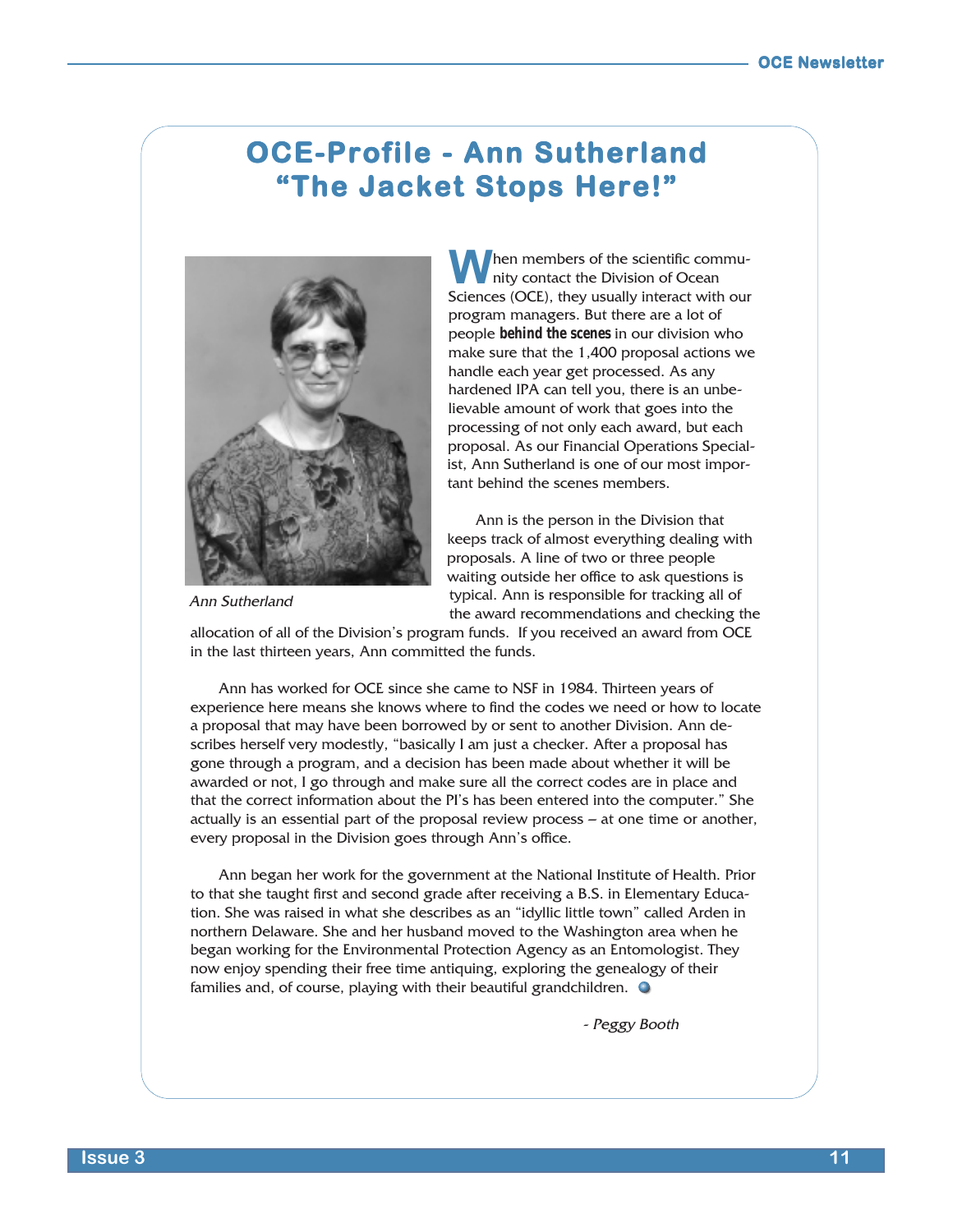# **The IPAs of OCE**

pproximately one third of the program officers in our Division are not permanent employees of NSF but are working with us temporarily (normally for one to two years). They are on leave from their home institutions via a government-wide program called the "Intergovernmental Personnel Act" (IPA). Currently we have six individuals working with us as IPAs (see below) and their contribution to the quality of the job we do reviewing your proposals and managing the research programs is huge. They constitute an essential mechanism of bringing new ideas and perspectives to the forefront in our decision-making processes at all levels within the division, from individual grants to policies to program planning. IPAs function as full members of our Program Staff - there is no division in authority or access to information between NSF employees and IPAs at the same level of seniority. **A**

We are always interested to talking with members of the community who may be interested in joining us for a one or two year stint. If you have any interest at all please contact the appropriate Program Officer - we may not have an opening today, but in the near future we always will! It provides you with a unique overview of the state of your discipline that cannot be gained in any other way.

Below are brief words about each of the six IPAs currently in residence (and having fun!) in OCE.

**Jim Ammerman, from Texas** A&M, is working in the Biological Oceanography program while he's here at NSF. His area of interest is microbial phosphorus cycling in marine and estuarine environments, some of which is a part of the JGOFS program. Some of Jim's research is performed at the Bermuda Time Series



Jim Ammerman, Dick Ou, Kendra Daly, Ken Buesseler, Sandy Shor, Don Elthon

Station (BATS). Unfortunately during two of his most recent trips he's had rough weather. In Jim's own words he got "2.5 days of work done at the BATS site before Hurricane Lilli passed about 100 miles south of Bermuda... 25-foot swells forced us back." We're glad he made it back safely though!

**Kendra Daly** is taking a break from the University of Tennessee, Knoxville to do time with us, also in BIO. Kendra's main fascination is with polar regions - particularly zooplankton predator-prey interactions and the influence of plankton on biogeochemical cycles. She has more than five years of sea-time under her belt and is yearning to get back out to sea again. Her current research includes the effects of seasonal sea ice on Antarctic krill, dimethylsulfide production by krill, and the influence of plankton on carbon and nitrogen cycling in arctic, Antarctic and tropical regions.

Ken Buesseler, leader of the famed Cafe Thorium lab (see Currents, vol 5, no. 2 1996), is taking a breather from Woods Hole Oceanographic Institution to experience the warmer

climate of D.C. At least, his kids, (Hannah, 6, and Lydia, 12) are. As is the life of most IPAs, Ken actually doesn't get away from the office much! While Ken is not working in the Chemical Oceanography Program, he is directing his ongoing research which involves Thorium, used as a tracer of sinking particles within the ocean to determine the rate of biological and chemical processes.

Don Elthon, originally from Iowa, has temporarily departed the University of Houston to help us out. He is working in the Marine Geology and Geophysics program. Don's area of study is in understanding the origin and evolution of basaltic magmas. While Don is not at NSF, he is trying to interpret his research data or the mysteries of life, as explained by his two kids, Martin and Jeannie.

Hsien-Wang (Dick) Ou, volunteered from Lamont-Doherty Earth Observatory of Columbia University to gain experience working in the Physical Oceanography Program here. Besides his official duty, Dick's research in coastal and climate dynamics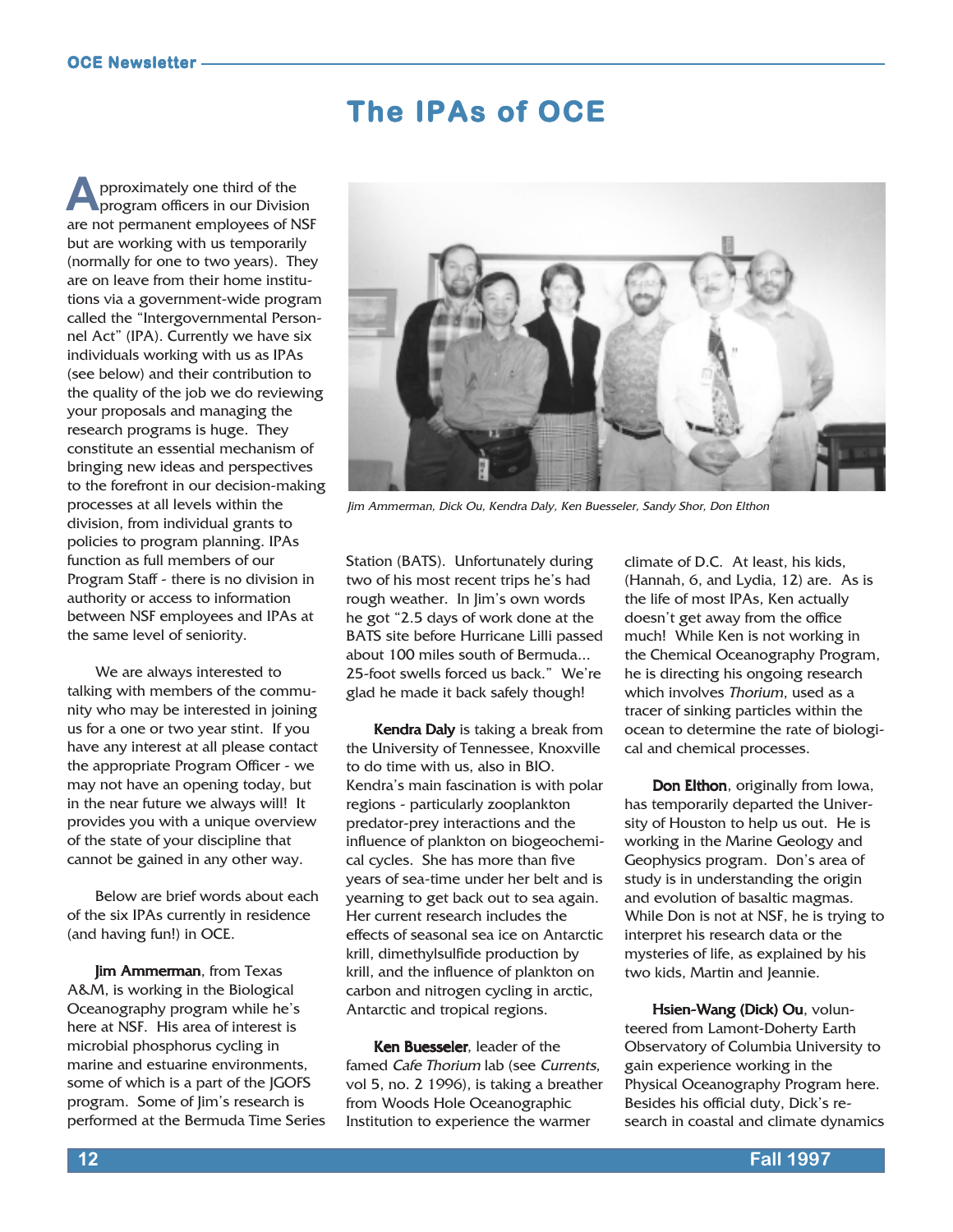also keeps him busy. Dick enjoys being at NSF and says he is quite impressed with the whole proposal review process. Dick also has two girls, Melissa (age 15) and Christina (age 7).

Sandy Shor, has temporarily deserted the University of Hawaii to (in his words) "pay his dues to NSF." After spending two and a half years with the Ocean Drilling Program, Sandy now handles the Instrumentation and Technical Services Program in OCFS. Before coming here, Sandy had directed UH's seafloor mapping program since 1986. He keeps his hand in research working with the Naval Resaerch Lab on various aspects of seafloor geomorphology. Sandy and his wife recently had a baby daughter named Hannah.

# **Lead Times - Seagoing Research Projects Research Projects**

Ship scheduling is a complex process. The academic research fleet is a "distributed asset" with multiple operations, multiple research sponsors, and capabilities and operating modes responsive to different components of national research requirements.

The University-National Oceanographic Laboratory System (UNOLS) is the primary advisory group to NSF and other federal agencies for assessment of the match of oceanographic facilities to academic research programs. Twenty UNOLS institutions operate 28 research ships and the research submersible ALVIN. The UNOLS ship scheduling process is designed to match research project requirements with ship capabilities, integrate seasonal and weather requirements for a diverse set of research projects from all fields of oceanographic and environmental sciences, and minimize unproductive, non-working transits between project sites. Only after a seagoing research project has successfully competed in the conventional merit review process is support provided for the required ship time and ship operations.

All research proposals to NSF that request ship time on vessels operated by UNOLS member institutions must be submitted with lead time for support/decline decisions to be made by the research program office no later than July/ August of the year before the cruise, i.e. July/August 1998 for January to December cruises in 1999. The merit review process for research projects submitted to most NSF program offices takes about 6 months. This requires proposal submission in the January/February (or earlier) timeframe. The final logistics plans, coordination of research projects, and assignment of specific research ships and cruise dates can only be done after the full mix of science projects is known.

### **NSF Requirements NSF Requirements**

All proposals to NSF that anticipate use of a UNOLS ship must include a copy of the NSF-UNOLS Ship Time Request Form (often referred to as NSF Form 831). Copies of the request form may be obtained from:

UNOLS Office University of Rhode Island P.O. Box 392 Saunderstown, RI 02874 Tele (401) 874-6825 Fax: (401) 874-6486 email: unols@gsosun1.gso.uri.edu

NOTE: The UNOLS Office and the ship operating institutions are developing a fully electronic interactive ship time request form for access via the web. Currently the electronic form is in the "beta test phase." You may access and use the web form via the UNOLS Home page at: http://www.gso.uri.edu/unols/unols.html if desired. NSF expects a full transition to the electronic form in 1998 after the test and improvement phase of development is complete.

All proposals that anticipate use of a UNOLS ship must be submitted to the program office responsible for merit review of the science project with sufficient lead-time for a July/August science program decision for cruises in the following year.

NOTE: Proposals for seagoing research projects to the Ocean Sciences Division must be submitted by the February 15 target date to be considered for the next year cruises. Program announcements for Global change coordinated studies or other special competitions may have deadlines or target dates somewhat later in the year. In all cases, however, the research program offices must provide support recommendations by July/August or the seagoing phase of a study may not be supported in the following year.  $\bullet$ 

- Don Heinrichs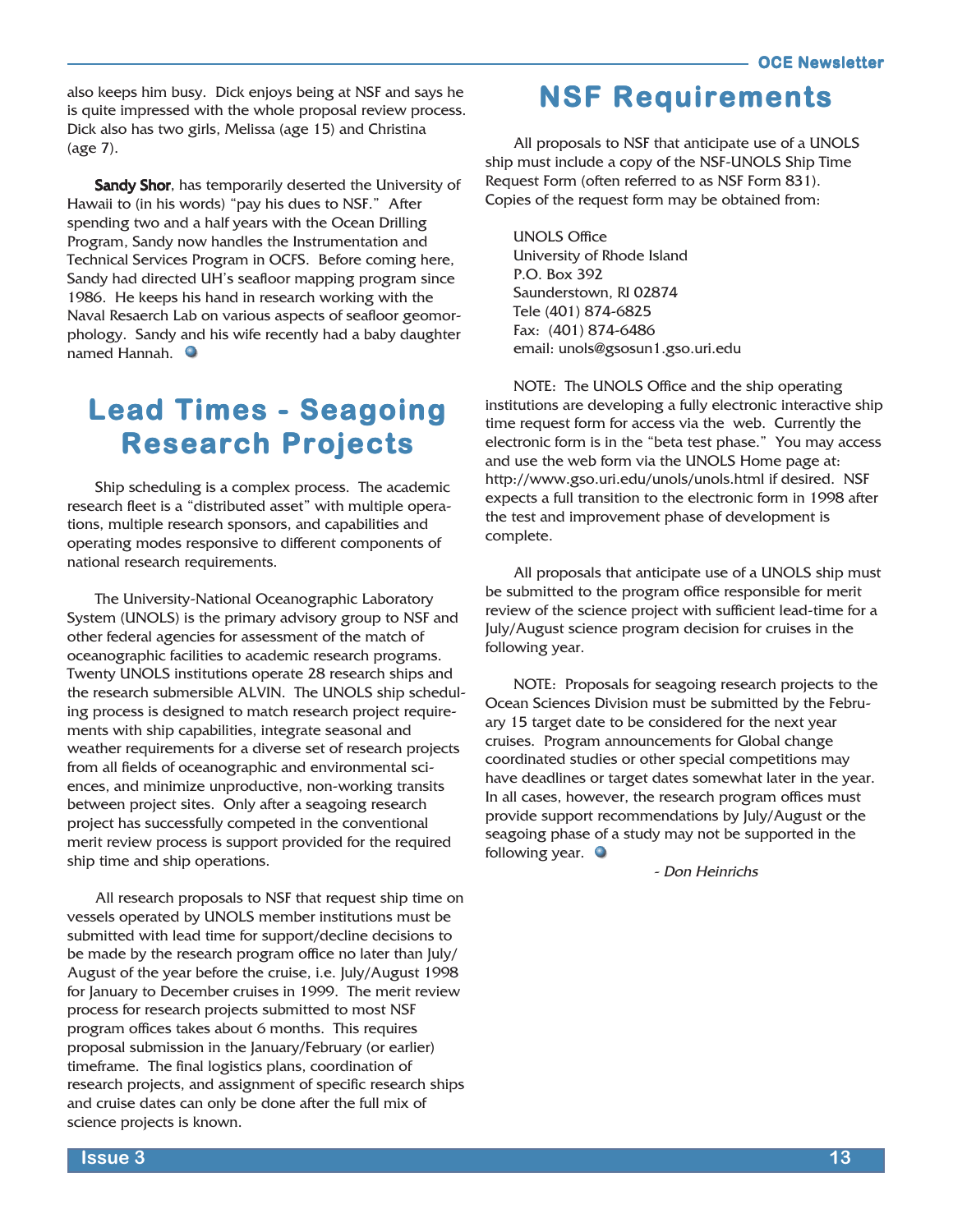Please pass this on to

## **Job Opportunity**

# **National Science Foundation (NSF)** ease pass maduates

NSF's Division of Ocean Sciences is seeking qualified applicants for the position of Science Assistant. At least one and possibly up to four such positions may be available.

The position will be filled on a temporary basis for possibly up to 3 years.

The per annum starting salary for AD- I is \$20,908 and AD-2 is \$38,330.

Primary responsibilities: AD-1; the Science Assistant is a professional level position whose function is to assist the section head and program managers in proposal review and processing, program management, and database management and access. This includes coordinating preparation for panel meetings and participating in reviewer selection; initial screening of proposals; developing databases for reports; and providing information regarding Foundation objectives, programs, policies, and procedures. AD-2; in addition to the above, participates in the planning, budget development, merit review, and proposal recommendation processes, preparation of material on supported research areas and liaison with other programs, agencies, and organizations. This includes evaluating proposals against NSF objectives; assisting in administering the merit review process; participating in the development of short and long range plans; establishing objectives for research progress and program evaluation; and furthering the goals of NSF to achieve full electronic operations in all phases of proposal management and communications.

Qualification required: AD-1 level, applicants must have a baccalaureate degree in ocean sciences or related field. AD-2 level, applicants must have a Ph.D. or, a masters degree plus 2 or more years of successful research, research administration, and/or pertinent managerial experience or, equivalent experience in ocean science or related fields.

Interested applicants seeking more information should write the National Science Foundation, Division of Human Resources Management, room 315, 4201 Wilson Boulevard, Arlington, Virginia 22230; Attention: Catherine Handle, or call 703-306-1185. For technical information call Dr. M. Reeve, Ocean Sciences Research Section, 703-306- 1582. Hearing impaired individuals may call TDD 703-306-0189.

For general information about NSF and its organization and programs, check its Web Site: http://www.nsf.gov/.

NSF is an equal opportunity employer.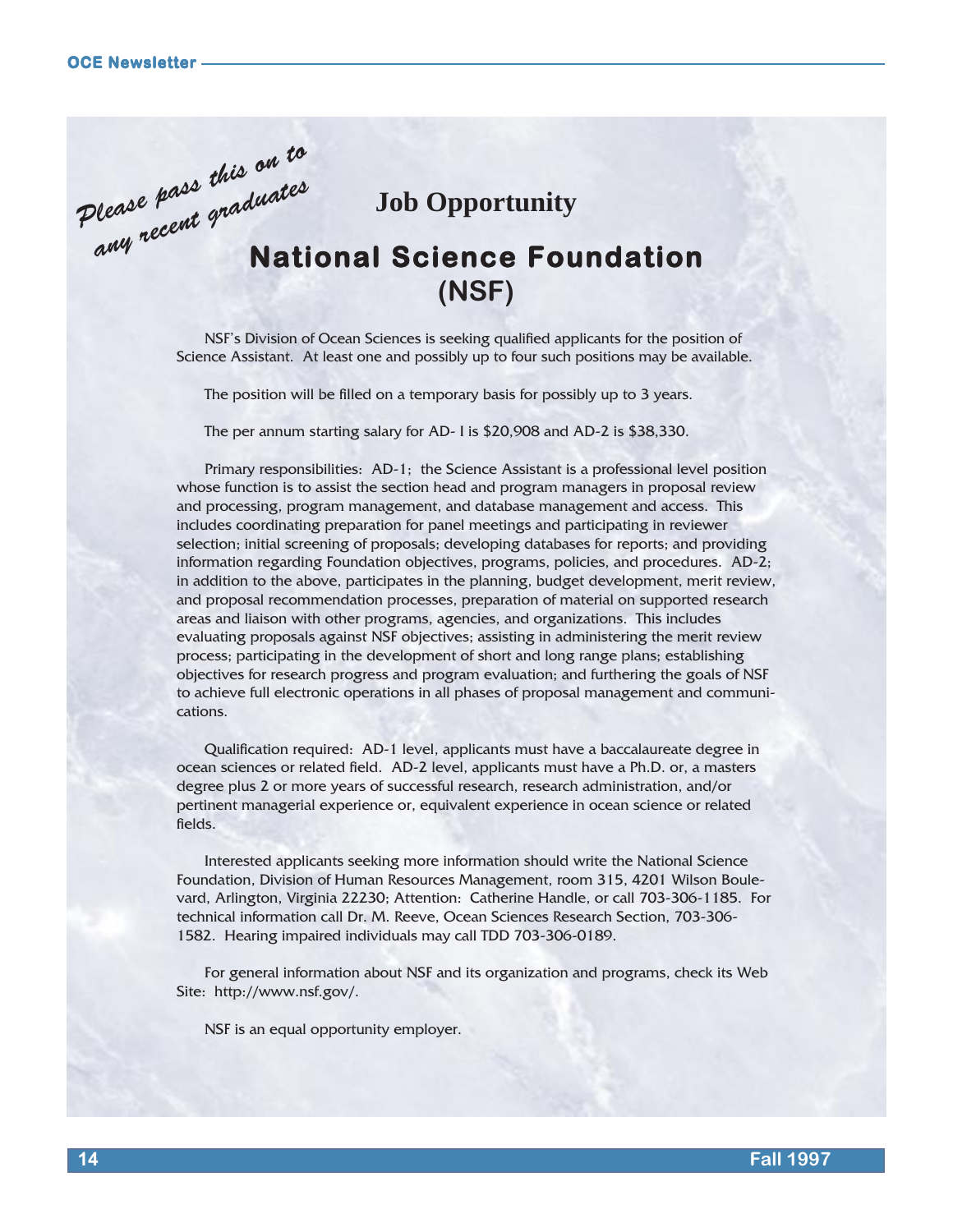he Foundation provides awards for research and education in the sciences and engineering. The awardee is wholly responsible for the conduct of such research and preparation of the results for publication. The Foundation, therefore, does not assume responsibility for the research findings or their interpretation. **T**

The Foundation welcomes proposals from all qualified scientists and engineers and strongly encourages women, minorities, and persons with disabilities to compete fully in any of the research and education related programs described here. In accordance with federal statutes, regulations, and NSF policies, no person on grounds of race, color, age, sex, national origin, or disability shall be excluded from participation in, be denied the benefits of, or be subject to discrimination under any program or activity receiving financial assistance from the National Science Foundation.

Facilitation Awards for Scientists and Engineers with Disabilities (FASED) provide funding for special assistance or equipment to enable persons with disabilities (investigators and other staff, including student research assistants) to work on NSF projects. See the program announcement or contact the program coordinator at (703) 306-1636.

The National Science Foundation has TDD (Telephonic Device for the Deaf) capability, which enables individuals with hearing impairment to communicate with the Foundation about NSF programs, employment, or general information. To access NSF TDD dial (703) 306-0090; for FIRS, 1-800-877-8339.

This newsletter is published and distributed by the Division of Ocean Sciences, National Science Foundation, 4201 Wilson Boulevard, Arlington, VA 22230.



This newsletter can be obtained at: http://www.geo.nsf.gov/oce/ocenew.htm For additional copies or other information, please contact us at (703) 306-1580. Editor: Amy Caicedo (acaicedo@nsf.gov)